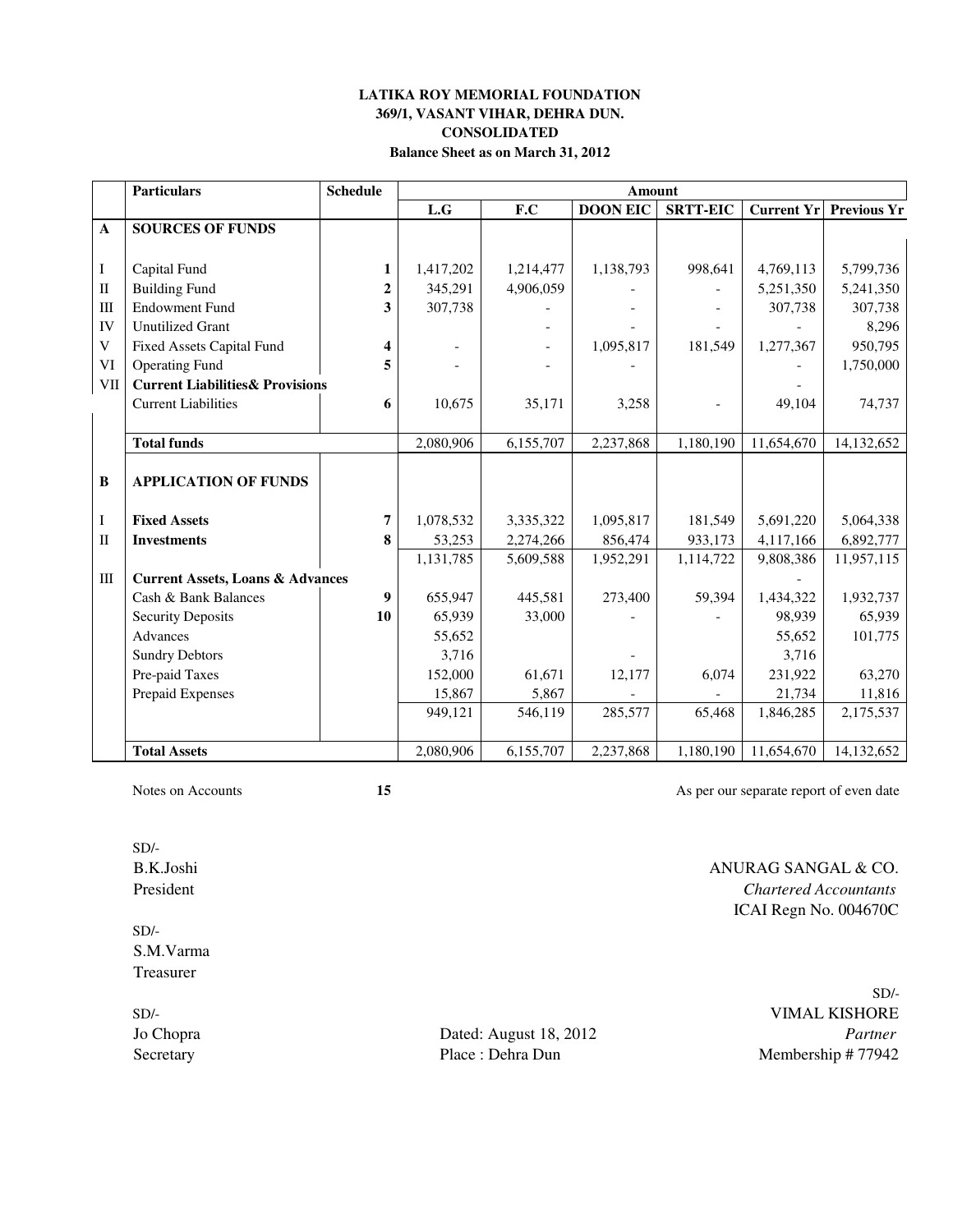# **369/1, VASANT VIHAR, DEHRA DUN LATIKA ROY MEMORIAL FOUNDATION CONSOLIDATED**

#### **Income & Expenditure Account for the year ended March 31, 2012**

| <b>Particulars</b>                                   | <b>Schedule</b> | Amount    |               |                 |                 |             |                    |  |  |
|------------------------------------------------------|-----------------|-----------|---------------|-----------------|-----------------|-------------|--------------------|--|--|
|                                                      |                 | L.G       | F.C           | <b>DOON EIC</b> | <b>SRTT-EIC</b> | Current Yr  | <b>Previous Yr</b> |  |  |
| <b>INCOME</b>                                        |                 |           |               |                 |                 |             |                    |  |  |
| Grants & Donation                                    | 11              | 3,460,321 | 1,792,677     | 2,390,000       | 3,000,000       | 10,642,998  | 16,715,015         |  |  |
| Other Income                                         | 12              | 1,178,102 | 240,783       | 152,743         | 101,640         | 1,673,268   | 1,165,726          |  |  |
|                                                      |                 |           |               |                 |                 |             |                    |  |  |
|                                                      |                 | 4,638,423 | 2,033,460     | 2,542,743       | 3,101,640       | 12,316,266  | 17,880,741         |  |  |
|                                                      |                 |           |               |                 |                 |             |                    |  |  |
| <b>EXPENDITURE</b>                                   |                 |           |               |                 |                 |             |                    |  |  |
| <b>Project Running Expenses</b>                      | 13              | 3,781,002 | 3,579,434     | 2,495,787       | 3,376,830       | 13,233,053  | 12,178,559         |  |  |
| Administrative Expenses                              | 14              | 793,245   | 317,343       |                 |                 | 1,110,588   | 557,741            |  |  |
| Depreciation                                         | 7               | 159,080   | 78,726        |                 |                 | 237,807     | 221,129            |  |  |
| Capital Expenditure                                  |                 |           |               | 862,558         | 154,337         | 1,016,895   | 516,209            |  |  |
|                                                      |                 | 4,733,327 | 3,975,503     | 3,358,345       | 3,531,167       | 15,598,342  | 13,473,638         |  |  |
| Add: Amount setapart to Doon EIC Operating Fund      |                 |           |               |                 |                 |             | 1,750,000          |  |  |
| Add: Amount Transferred from Doon EIC Operating Fund |                 |           |               | 1,750,000       |                 | 1,750,000   |                    |  |  |
| Surplus/(Deficit) tfd to Capital Fund                |                 | (94, 904) | (1, 942, 043) | 934,398         | (429, 527)      | (1,532,077) | 2,657,103          |  |  |
|                                                      |                 |           |               |                 |                 |             |                    |  |  |

Notes on Accounts **15 15** As per our separate report of even date

 $SD/-$ 

B.K.Joshi ANURAG SANGAL & CO. President *Chartered Accountants* ICAI Regn No. 004670C

SD/- S.M.Varma Treasurer

Jo Chopra Dated: August 18, 2012 Partner Secretary Place : Dehra Dun Membership # 77942

SD/- SD/- VIMAL KISHORE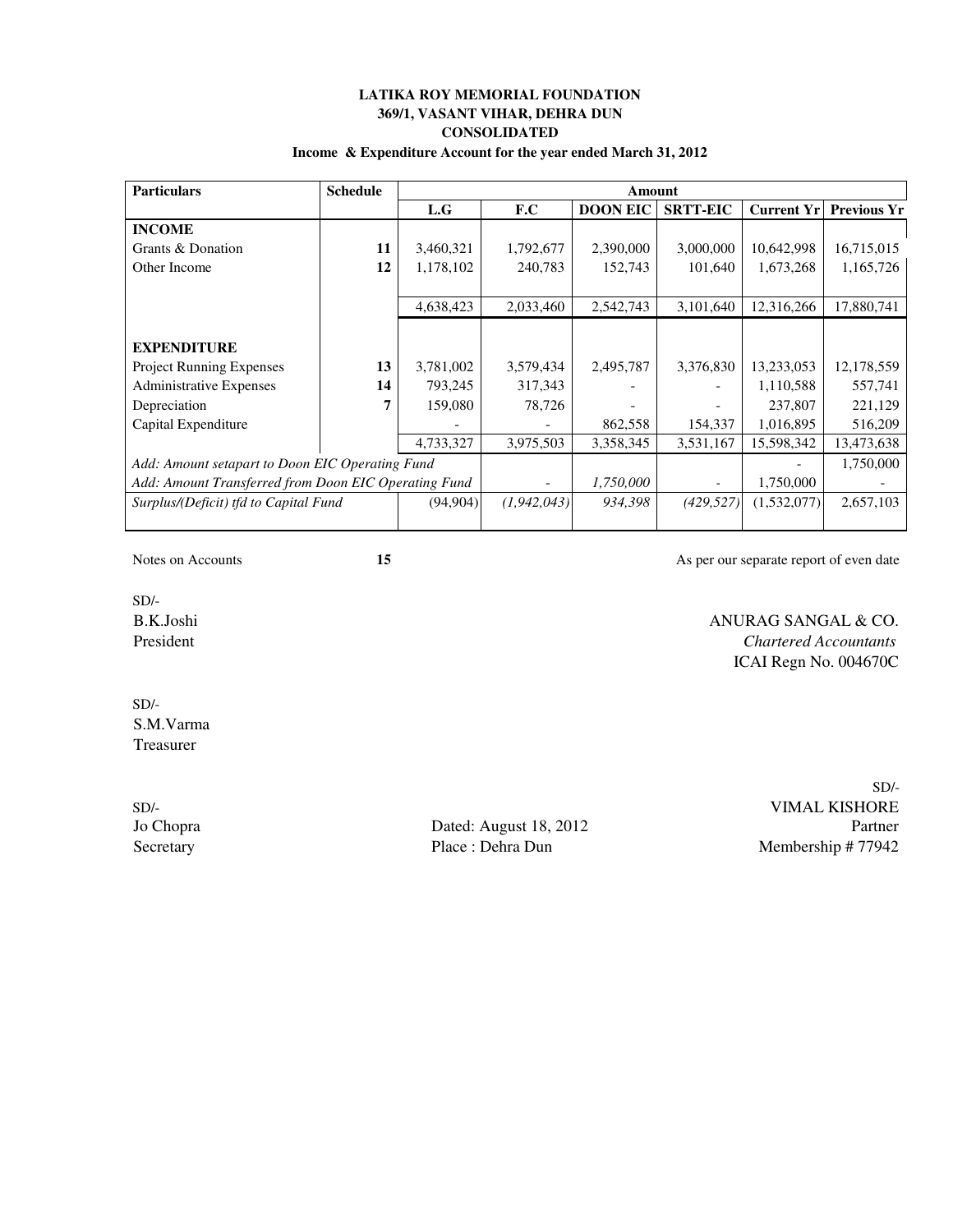### **LATIKA ROY MEMORIAL FOUNDATION 369/1, VASANT VIHAR, DEHRA DUN CONSOLIDATED**

# **Schedules to Consolidated Accounts for the year ended March 31, 2012**

|   | <b>Particulars</b>                         | L.G          | F.C                      | <b>DOON EIC</b>          | <b>SRTT-EIC</b>          |                          | <b>Amount</b>                 |
|---|--------------------------------------------|--------------|--------------------------|--------------------------|--------------------------|--------------------------|-------------------------------|
|   |                                            |              |                          |                          |                          |                          | <b>Current Yr Previous Yr</b> |
|   |                                            |              |                          |                          |                          |                          |                               |
| 1 | <b>Capital Fund</b>                        |              |                          |                          |                          |                          |                               |
|   | <b>Opening Balance</b>                     | 1,010,664    | 3,156,520                | 204,395                  | 1,428,168                | 5,799,747                | 2,725,820                     |
|   | Transfrd. From other Project/Fur           | 501,442      | $\overline{\phantom{a}}$ | $\equiv$                 | $\overline{\phantom{a}}$ | 501,442                  | 48,985                        |
|   |                                            | 1,512,106    | 3,156,520                | 204,395                  | 1,428,168                | 6,301,189                | 2,774,805                     |
|   | Add: Surplus/(Deficit) during the          | (94, 904)    | (1,942,043)              | 934,398                  | (429, 527)               | (1,532,077)              | 3,073,918                     |
|   |                                            | 1,417,202    | 1,214,477                | 1,138,793                | 998,641                  | 4,769,113                | 5,848,723                     |
|   | Less Transfrd. to other Project/Funds      |              |                          |                          |                          |                          | 48,985                        |
|   |                                            | 1,417,202    | 1,214,477                | 1,138,793                | 998,641                  | 4,769,113                | 5,799,738                     |
| 2 | <b>Building Fund</b>                       |              |                          |                          |                          |                          |                               |
|   | <b>Opening Balance</b>                     | 335,291      | 4,906,059                |                          |                          | 5,241,350                | 5,241,350                     |
|   | Additions during the year                  | 10,000       | $\overline{\phantom{a}}$ |                          |                          | 10,000                   |                               |
|   |                                            | 345,291      | 4,906,059                |                          |                          | 5,251,350                | 5,241,350                     |
|   |                                            |              |                          |                          |                          |                          |                               |
| 3 | <b>Endowment Fund</b>                      |              |                          |                          |                          |                          |                               |
|   | <b>Opening Balance</b>                     | 307,738      |                          |                          |                          | 307,738                  | 307,738                       |
|   | Additions during the year                  |              |                          |                          |                          |                          |                               |
|   |                                            | 307,738      |                          | $\blacksquare$           |                          | 307,738                  | 307,738                       |
|   |                                            |              |                          |                          |                          |                          |                               |
| 4 | <b>Fixed Asssets Capital Fund</b>          |              |                          |                          |                          |                          |                               |
|   | <b>Opening Balance</b>                     |              |                          | 378,703                  | 78,945                   | 457,648                  | 584,149                       |
|   | Add: Additions during the year             |              |                          | 862,558                  | 154,337                  | 1,016,895                | 516,209                       |
|   | Less: Depreciation                         |              |                          | 145,444                  | 51,733                   | 197,176                  | 149,563                       |
|   |                                            |              |                          | 1,095,817                | 181,549                  | 1,277,367                | 950,795                       |
| 5 | <b>Operating Fund</b>                      |              |                          |                          |                          |                          |                               |
|   | <b>Opening Balance</b>                     |              |                          | 1,750,000                |                          | 1,750,000                | 1,750,000                     |
|   | Less: Amount Transferred to I $\&$         |              |                          | 1,750,000                | $\overline{\phantom{a}}$ | 1,750,000                |                               |
|   |                                            | $\mathbf{r}$ | $\overline{a}$           | $\overline{\phantom{a}}$ | $\mathbf{r}$             | $\overline{\phantom{a}}$ | 1,750,000                     |
|   |                                            |              |                          |                          |                          |                          |                               |
|   |                                            |              |                          |                          |                          |                          |                               |
| 6 | <b>Current Liabilities&amp; Provisions</b> |              |                          |                          |                          |                          |                               |
|   | Audit Fees Payable                         |              | 25,921                   |                          |                          | 25,921                   | 23,650                        |
|   | Telephone Expenses Payable                 | 7,650        | 1,423                    | 3,258                    |                          | 12,331                   | 10,195                        |
|   | Electricity & Water Charges pay            | 3,025        | 7,827                    |                          |                          | 10,852                   | 12,892                        |
|   |                                            | 10,675       | 35,171                   | 3,258                    |                          | 49,104                   | 46,737                        |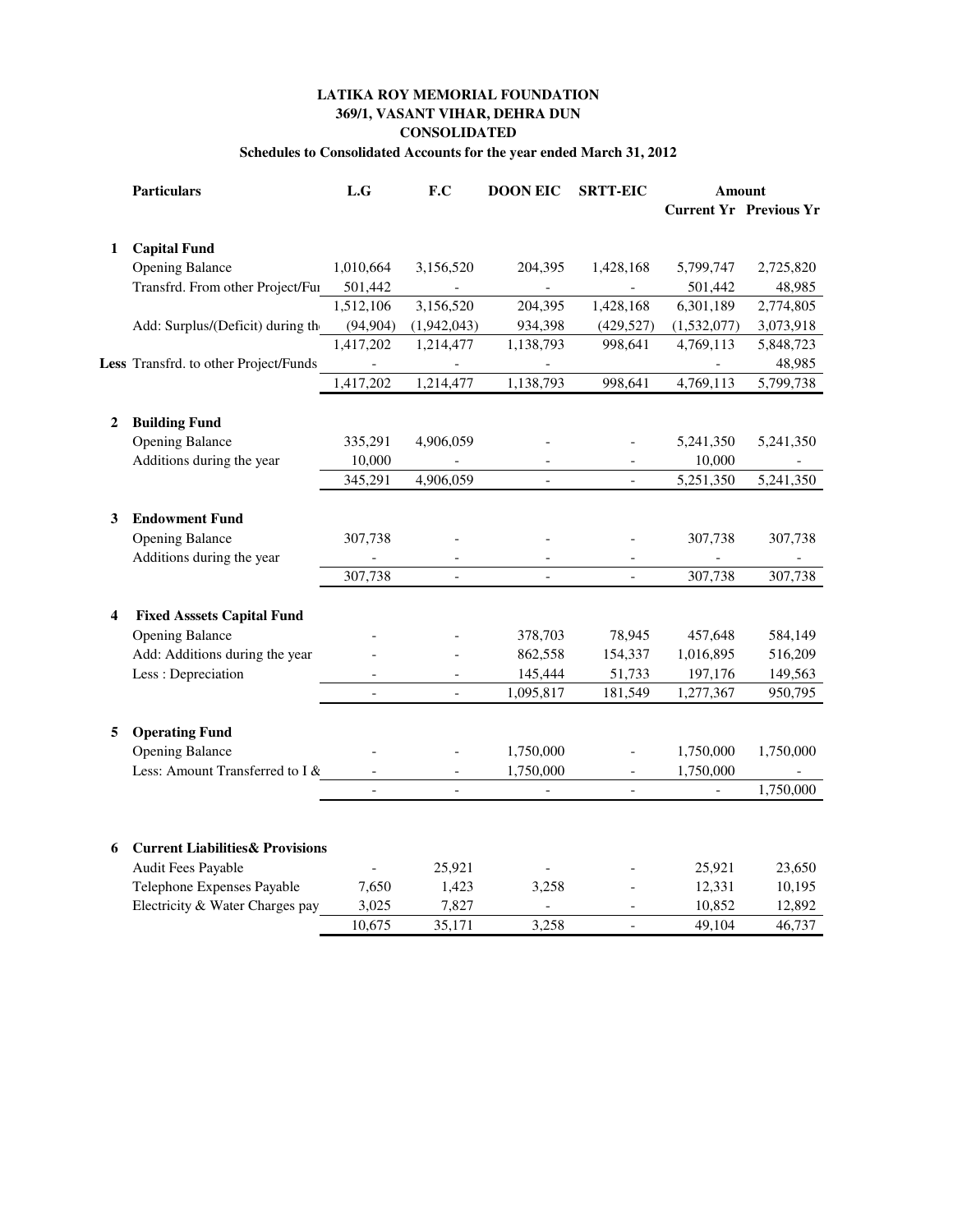### **369/1, VASANT VIHAR, DEHRA DUN LATIKA ROY MEMORIAL FOUNDATION CONSOLIDATED Schedules to Consolidated Accounts for the year ended March 31, 2012**

### **Fixed Assets 7**

### **A) Local Grants**

| <b>Particulars</b>      | WDV as on |                          | <b>Additions</b><br><b>Deletion</b> |  | Value as on |      | <b>Depreciation</b> | WDV as on |
|-------------------------|-----------|--------------------------|-------------------------------------|--|-------------|------|---------------------|-----------|
|                         | '1/4/11   | upto 30/9                | after 30/9                          |  | 31/03/12    | Rate | Amount              | 31/03/12  |
| Land                    | 223,500   |                          |                                     |  | 223,500     |      |                     | 223,500   |
| Vehicles                | 215.053   | 286,873                  |                                     |  | 501.926     | 15%  | 75.289              | 426,637   |
| Office Equip            | 96.245    | 107.536                  | 1.600                               |  | 205,380     | 15%  | 30.687              | 174,693   |
| Kitchen Equip           | 435       | $\overline{\phantom{a}}$ | $\overline{\phantom{a}}$            |  | 435         | 15%  | 65                  | 370       |
| Furniture               | 81,847    | 97,392                   |                                     |  | 179.239     | 10%  | 17,924              | 161,315   |
| Computers               | 21.791    | 7.815                    | 18.150                              |  | 47.756      | 60%  | 23,209              | 24,548    |
| Physiotherapy l         | 54,062    | $\overline{\phantom{a}}$ |                                     |  | 54,062      | 15%  | 8.109               | 45,952    |
| Invertor                | 8.240     | 7.300                    | $\overline{\phantom{a}}$            |  | 15.540      | 15%  | 2,331               | 13,209    |
| <b>Electrical Equip</b> | 5.704     | $\overline{\phantom{a}}$ |                                     |  | 5.704       | 15%  | 856                 | 4,848     |
| Music System            | 4,070     | $\overline{\phantom{a}}$ |                                     |  | 4,070       | 15%  | 611                 | 3,460     |
| <b>TOTAL</b> (A)        | 710,946   | 506.916                  | 19,750                              |  | 1,237,612   |      | 159,080             | 1,078,532 |

## **B) Foreign Contribution**

| <b>Particulars</b> | WDV as on | <b>Additions</b>             |            | <b>Deletion</b>              | Value as on |         | <b>Depreciation</b>      | WDV as on |
|--------------------|-----------|------------------------------|------------|------------------------------|-------------|---------|--------------------------|-----------|
|                    | '1/4/11   | upto 30/9                    | after 30/9 |                              | 31/03/12    | Rate    | Amount                   | 31/03/12  |
| Land               | 2,922,655 | $\overline{\phantom{0}}$     |            | $\overline{\phantom{a}}$     | 2,922,655   |         | $\overline{\phantom{a}}$ | 2,922,655 |
| Vehicles           | 112,658   |                              |            | $\qquad \qquad -$            | 112,658 15% |         | 16,899                   | 95,760    |
| Office Equip       | 185,803   | $\qquad \qquad \blacksquare$ | 6.500      | $\qquad \qquad -$            | 192,303 15% |         | 28,358                   | 163,945   |
| Furniture          | 36.174    |                              | 4,950      | $\qquad \qquad \blacksquare$ | 41.124 10\% |         | 3.865                    | 37,259    |
| Computers          | 28,719    |                              |            | $\overline{\phantom{0}}$     | 28.719 60%  |         | 17,232                   | 11,488    |
| Physiotherapy 1    | 869       | $\overline{\phantom{0}}$     |            | $\overline{\phantom{a}}$     |             | 869 15% | 130                      | 739       |
| Invertor           | 11.559    | $\overline{\phantom{0}}$     |            | $\overline{\phantom{a}}$     | 11.559 15%  |         | 1.734                    | 9,825     |
| Music System       | 1.848     | $\overline{\phantom{0}}$     |            | $\overline{\phantom{0}}$     | 1.848 15%   |         | 277                      | 1.571     |
| Boundary Wall      | 102,312   |                              |            | $\overline{\phantom{a}}$     | 102,312 10% |         | 10,231                   | 92,080    |
| Total $(B)$        | 3,402,597 |                              | 11,450     | $\overline{\phantom{a}}$     | 3,414,047   |         | 78,726                   | 3,335,322 |

#### C) **DOON EIC**

| <b>Particulars</b> | WDV as on                |             | <b>Additions</b><br><b>Deletion</b> |                          |              | Value as on Depreciation |         | WDV as on |
|--------------------|--------------------------|-------------|-------------------------------------|--------------------------|--------------|--------------------------|---------|-----------|
|                    | '1/4/11                  | upto $30/9$ | after 30/9                          |                          | 31/03/12     | Rate                     | Amount  | 31/03/12  |
| Office Equip       | 355,606                  | 194.295     | 222,081                             | $\overline{\phantom{0}}$ | 771,982      | 15%                      | 99.141  | 672,841   |
| Furniture & Fi     | $\overline{\phantom{a}}$ | 147.060     | 87.871                              | $\overline{\phantom{0}}$ | 234.931 10\% |                          | 19.100  | 215,831   |
| Therapy Equip:     | 23,097                   | 105.264     | 105.987                             |                          | 234,348 15%  |                          | 27,203  | 207,145   |
|                    | 378,703                  | 446.619     | 415.939                             | $\overline{\phantom{a}}$ | 1,241,261    |                          | 145,444 | 1,095,817 |

### D) **SRTT-EIC**

| <b>Particulars</b> | WDV as on | <b>Additions</b>         |                          | <b>Deletion</b>          | Value as on | <b>Depreciation</b> |        | WDV as on |
|--------------------|-----------|--------------------------|--------------------------|--------------------------|-------------|---------------------|--------|-----------|
|                    | '1/4/11   | upto $30/9$              | after 30/9               |                          | 31/03/12    | Rate                | Amount | 31/03/12  |
| Office Equip       | 17.205    | 7.100                    | 147.237                  | $\overline{\phantom{a}}$ | 171.542 15% |                     | 14.689 | 156,853   |
| Computers          | 61.740    | $\overline{\phantom{a}}$ | $\overline{\phantom{0}}$ | $\overline{\phantom{a}}$ | 61.740      | 60%                 | 37,044 | 24,696    |
|                    | 78.945    | 7.100                    | 147.237                  | $\overline{\phantom{a}}$ | 233.282     |                     | 51.733 | 181.549   |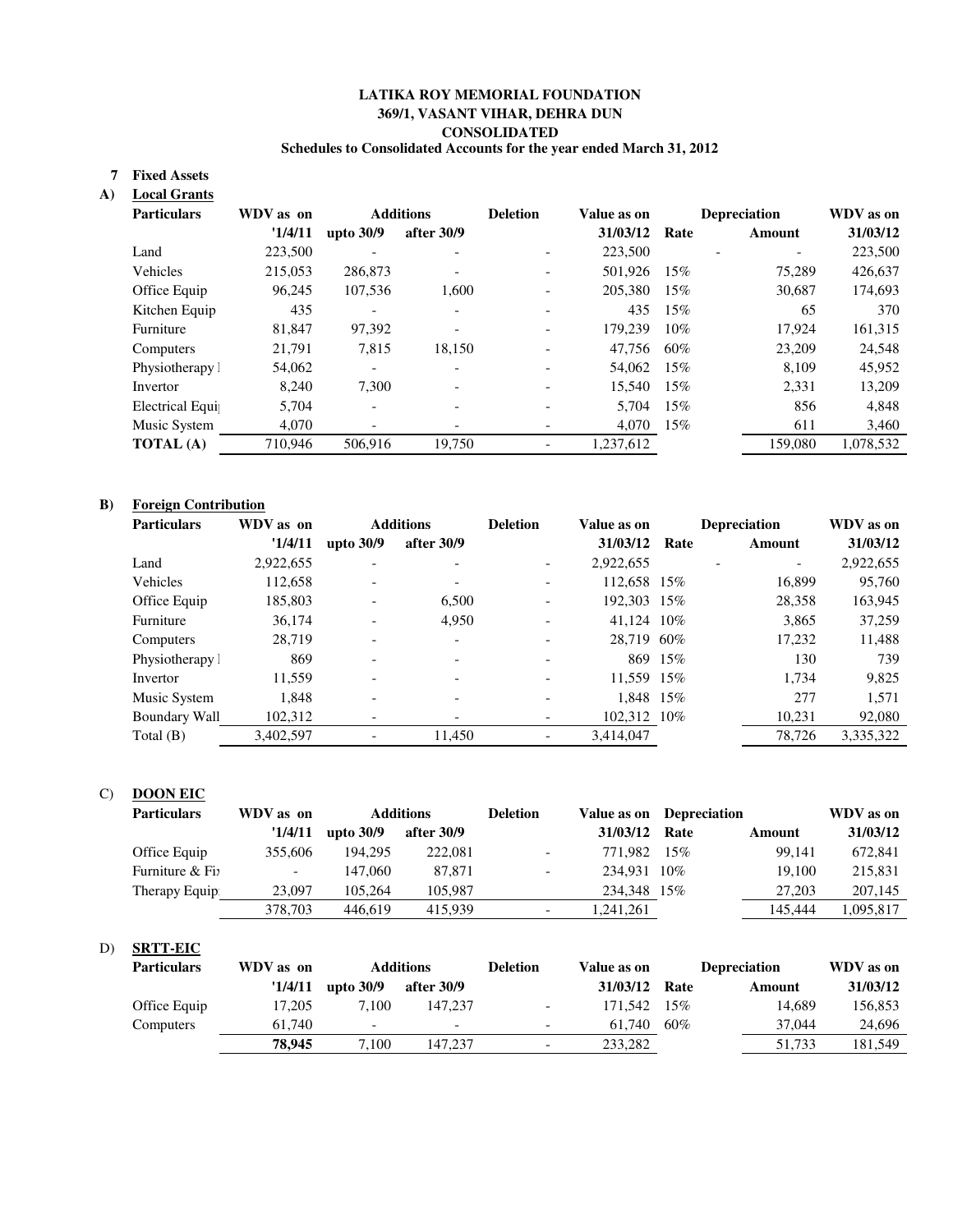## **LATIKA ROY MEMORIAL FOUNDATION 369/1, VASANT VIHAR, DEHRA DUN CONSOLIDATED**

### **Schedules to Consolidated Accounts for the year ended March 31, 2012**

|    | <b>Particulars</b>               |           |           |                          |                          |            | <b>Amount</b>                 |
|----|----------------------------------|-----------|-----------|--------------------------|--------------------------|------------|-------------------------------|
| 8  | <b>Investments</b>               | L.G       | F.C       | <b>DOON EIC</b>          | <b>SRTT EIC</b>          |            | <b>Current Yr Previous Yr</b> |
|    | <b>Fixed Deposits With Bank</b>  | 53,253    | 2,274,266 | 856,474                  | 933,173                  | 4,117,166  | 6,892,777                     |
|    |                                  | 53,253    | 2,274,266 | 856,474                  | 933,173                  | 4,117,166  | 6,892,777                     |
|    |                                  |           |           |                          |                          |            |                               |
| 9  | <b>Cash &amp; Bank Balances</b>  |           |           |                          |                          |            |                               |
|    | Indian Overseas Bank C/A # 103   | 168,681   |           |                          |                          | 168.681    | 30.330                        |
|    | Indian Overseas Bank S/B # 513   | 487,266   |           |                          |                          | 487,266    | 82,092                        |
|    | State Bank of India A/c # 8606-I |           | 445,581   |                          |                          | 445,581    | 145,787                       |
|    | State Bank of India A/c # -Doon  |           |           | 273,400                  |                          | 273,400    | 113,206                       |
|    | Indian Overseas Bank S/B # 908   |           |           |                          | 59,394                   | 59,394     | 1,561,322                     |
|    | Indian Overseas Bank#9086        |           |           |                          |                          |            |                               |
|    | Indian Overseas Bank A/c #101    |           |           |                          |                          |            |                               |
|    |                                  | 655,947   | 445,581   | 273,400                  | 59,394                   | 1,434,323  | 1,932,737                     |
| 10 | <b>Security Deposits</b>         |           |           |                          |                          |            |                               |
|    | <b>Security Deposits-Rent</b>    | 38,000    | 33,000    |                          |                          | 71,000     | 38,000                        |
|    | Security Deposits-Gas cylinder   | 6,000     |           |                          |                          | 6,000      | 6,000                         |
|    | Security Deposits-Telephone      | 3,000     |           |                          |                          | 3,000      | 3,000                         |
|    | Security Deposits-SaleTax        | 18,939    |           |                          |                          | 18,939     | 18,939                        |
|    |                                  | 65,939    | 33,000    | $\overline{\phantom{0}}$ | $\overline{\phantom{a}}$ | 98,939     | 65,939                        |
| 11 | <b>Grants &amp; Donation</b>     |           |           |                          |                          |            |                               |
|    | <b>Grants</b>                    |           |           | 2,390,000                | 3,000,000                | 5,390,000  | 13,101,148                    |
|    | Donation                         | 3,460,321 | 1,792,677 |                          |                          | 5,252,998  | 3,570,387                     |
|    |                                  | 3,460,321 | 1,792,677 | 2,390,000                | 3,000,000                | 10,642,998 | 16,671,535                    |
| 12 | <b>Other Incomes</b>             |           |           |                          |                          |            |                               |
|    | Fees-Contribution                | 1,156,836 |           |                          |                          | 1,156,836  | 908,366                       |
|    | Interest on FDR                  | 9,234     | 230,917   | 132,893                  | 78,369                   | 451,413    | 261,215                       |
|    | <b>Interest From Bank</b>        | 11,799    | 8,643     | 19,850                   | 23,271                   | 63,563     | 39,625                        |
|    | Interest on Income Tax Refund    | 233       | 1,223     |                          |                          | 1,456      |                               |
|    |                                  | 1,178,102 | 240,783   | 152,743                  | 101,640                  | 1,673,268  | 1,209,206                     |